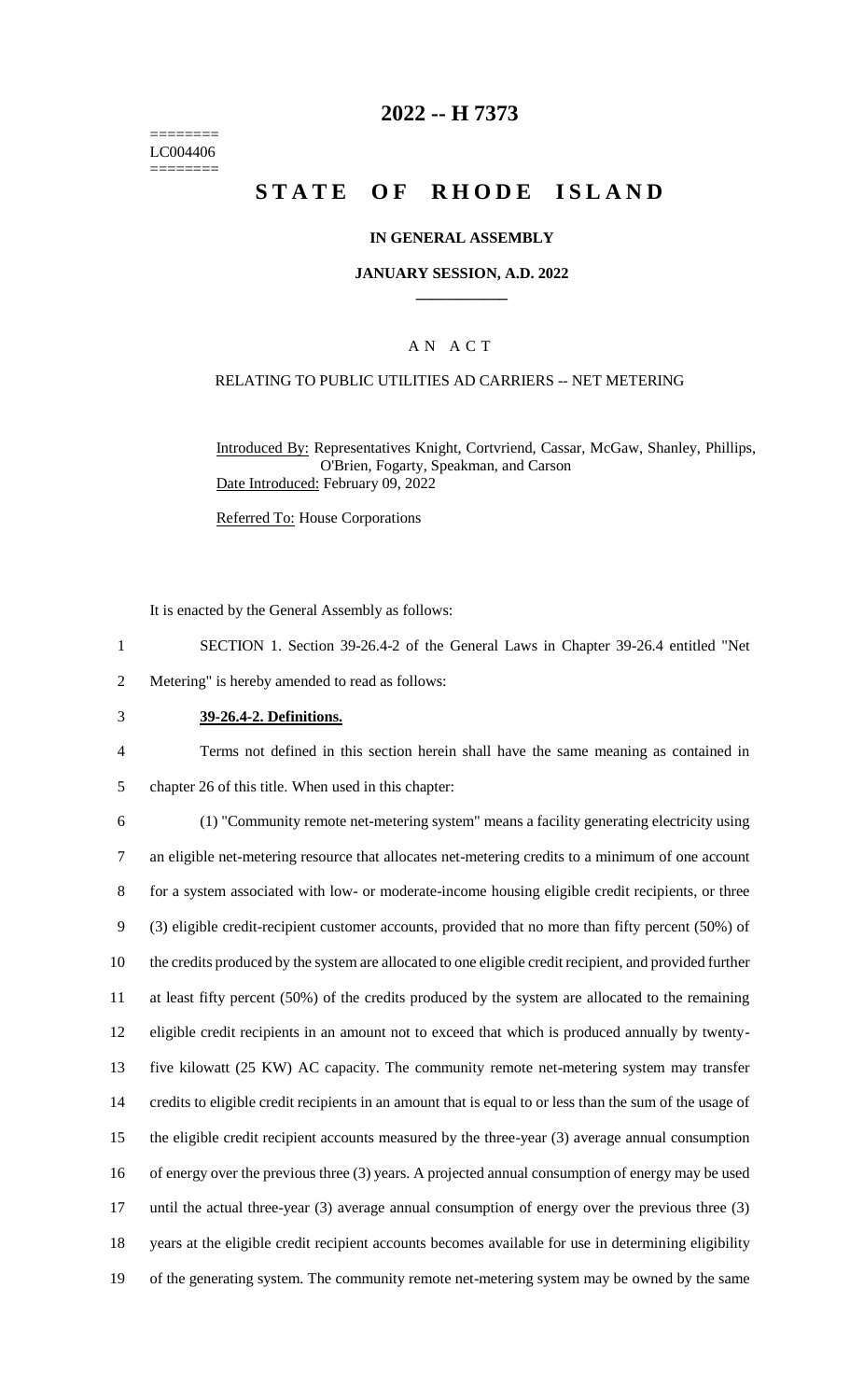entity that is the customer of record on the net-metered account or may be owned by a third party.

 (2) "Electric distribution company" shall have the same meaning as § 39-1-2, but shall not include Block Island Power Company or Pascoag Utility District, each of whom shall be required to offer net metering to customers through a tariff approved by the public utilities commission after a public hearing. Any tariff or policy on file with the public utilities commission on the date of passage of this chapter shall remain in effect until the commission approves a new tariff.

 (3) "Eligible credit recipient" means one of the following eligible recipients in the electric distribution company's service territory whose electric service account or accounts may receive net- metering credits from a community remote net-metering system. Eligible credit recipients include the following definitions:

(i) Residential accounts in good standing.

 (ii) "Low- or moderate-income housing eligible credit recipient" means an electric service account or accounts in good standing associated with any housing development or developments owned or operated by a public agency, nonprofit organization, limited-equity housing cooperative, or private developer that receives assistance under any federal, state, or municipal government program to assist the construction or rehabilitation of housing affordable to low- or moderate- income households, as defined in the applicable federal or state statute, or local ordinance, encumbered by a deed restriction or other covenant recorded in the land records of the municipality in which the housing is located, that:

 (A) Restricts occupancy of no less than fifty percent (50%) of the housing to households with a gross, annual income that does not exceed eighty percent (80%) of the area median income as defined annually by the United States Department of Housing and Urban Development (HUD); (B) Restricts the monthly rent, including a utility allowance, that may be charged to

 residents, to an amount that does not exceed thirty percent (30%) of the gross, monthly income of a household earning eighty percent (80%) of the area median income as defined annually by HUD;

(C) Has an original term of not less than thirty (30) years from initial occupancy.

 Electric service account or accounts in good standing associated with housing developments that are under common ownership or control may be considered a single low- or moderate-income housing eligible credit recipient for purposes of this section. The value of the credits shall be used to provide benefits to tenants.

 (iii) "Educational institutions" means public and private schools at the primary, secondary, and postsecondary levels.

 (4) "Eligible net-metering resource" means eligible renewable energy resource, as defined in § 39-26-5 including biogas created as a result of anaerobic digestion, but, specifically excluding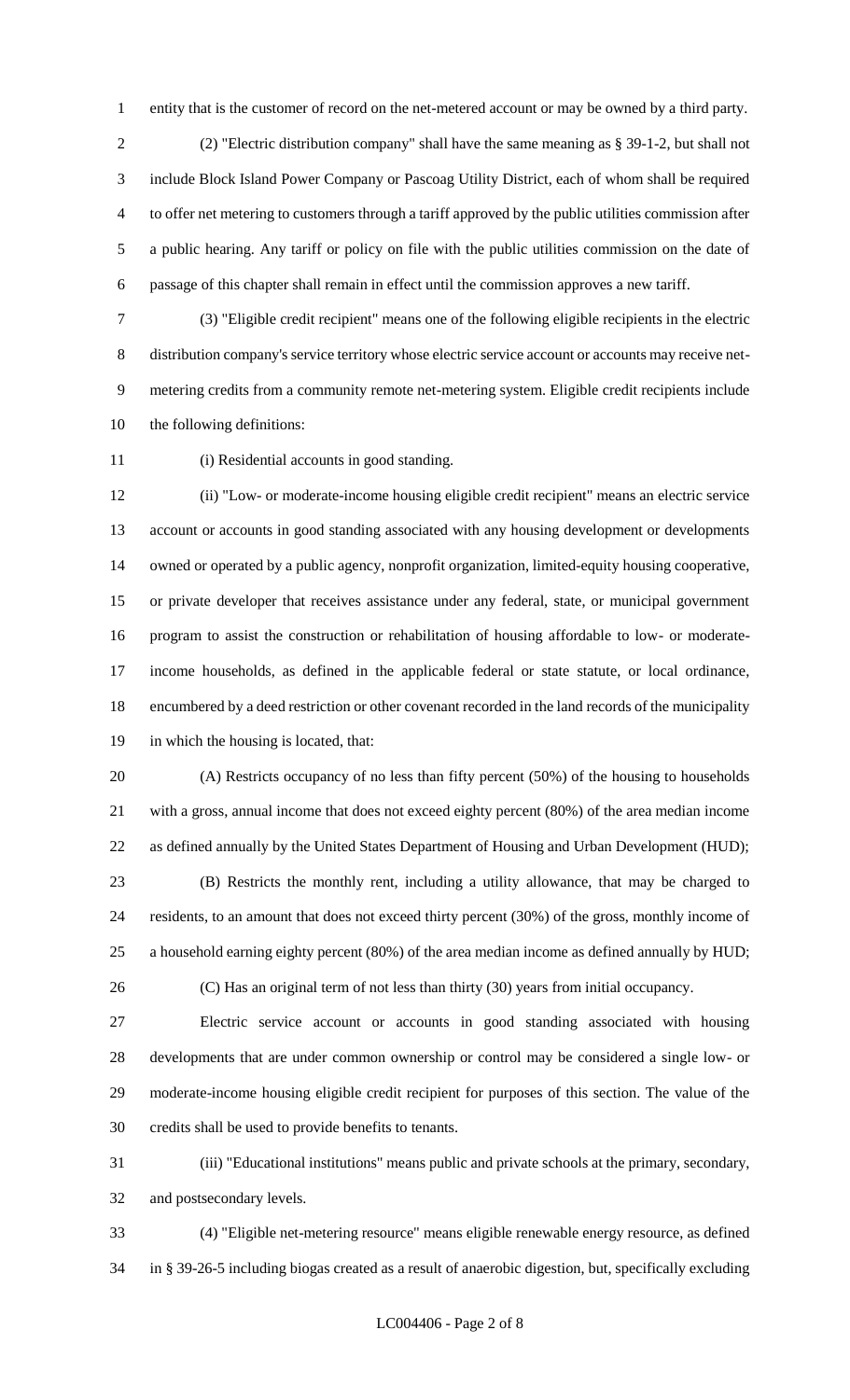all other listed eligible biomass fuels.

 (5) "Eligible net-metering system" means a facility generating electricity using an eligible 3 net-metering resource that is reasonably designed and sized to annually produce electricity in an 4 amount that is equal to, or less than, the renewable self-generator's usage at the eligible net-metering 5 system site measured by the three-year (3) average annual consumption of energy over the previous 6 three (3) years at the electric distribution account(s) located at the eligible net-metering system site. A projected annual consumption of energy may be used until the actual three-year (3) average 8 annual consumption of energy over the previous three (3) years at the account(s) located at the eligible net-metering system site becomes available for use in determining 10 eligibility of the generating system. The eligible net-metering system may be owned by the same entity that is the customer of record on the net-metered accounts or may be owned by a third party that is not the customer of record at the eligible net-metering system site and which may offer a third-party, net-metering financing arrangement or net-metering financing arrangement, as applicable. Notwithstanding any other provisions of this chapter, any eligible net-metering resource: (i) Owned by a public entity, educational institution, hospital, nonprofit, or multi- municipal collaborative or (ii) Owned and operated by a renewable-generation developer on behalf of a public entity, educational institution, hospital, nonprofit, or multi-municipal collaborative through a net-metering financing arrangement shall be treated as an eligible net-metering system and all accounts designated by the public entity, educational institution, hospital, nonprofit, or multi-municipal collaborative for net metering shall be treated as accounts eligible for net metering within an eligible net-metering system site.

 (6) "Eligible net-metering system site" means the site where the eligible net-metering system or community remote net-metering system is located or is part of the same campus or complex of sites contiguous to one another and the site where the eligible net-metering system or community remote net-metering system is located or a farm in which the eligible net-metering system or community remote net-metering system is located. Except for an eligible net-metering system owned by or operated on behalf of a public entity, educational institution, hospital, nonprofit, or multi-municipal collaborative through a net-metering financing arrangement, the purpose of this definition is to reasonably assure that energy generated by the eligible net-metering system is consumed by net-metered electric service account(s) that are actually located in the same geographical location as the eligible net-metering system. All energy generated from any eligible net-metering system is, and will be considered, consumed at the meter where the renewable energy resource is interconnected for valuation purposes. Except for an eligible net-metering system owned by, or operated on behalf of, a public entity, educational institution, hospital, nonprofit, or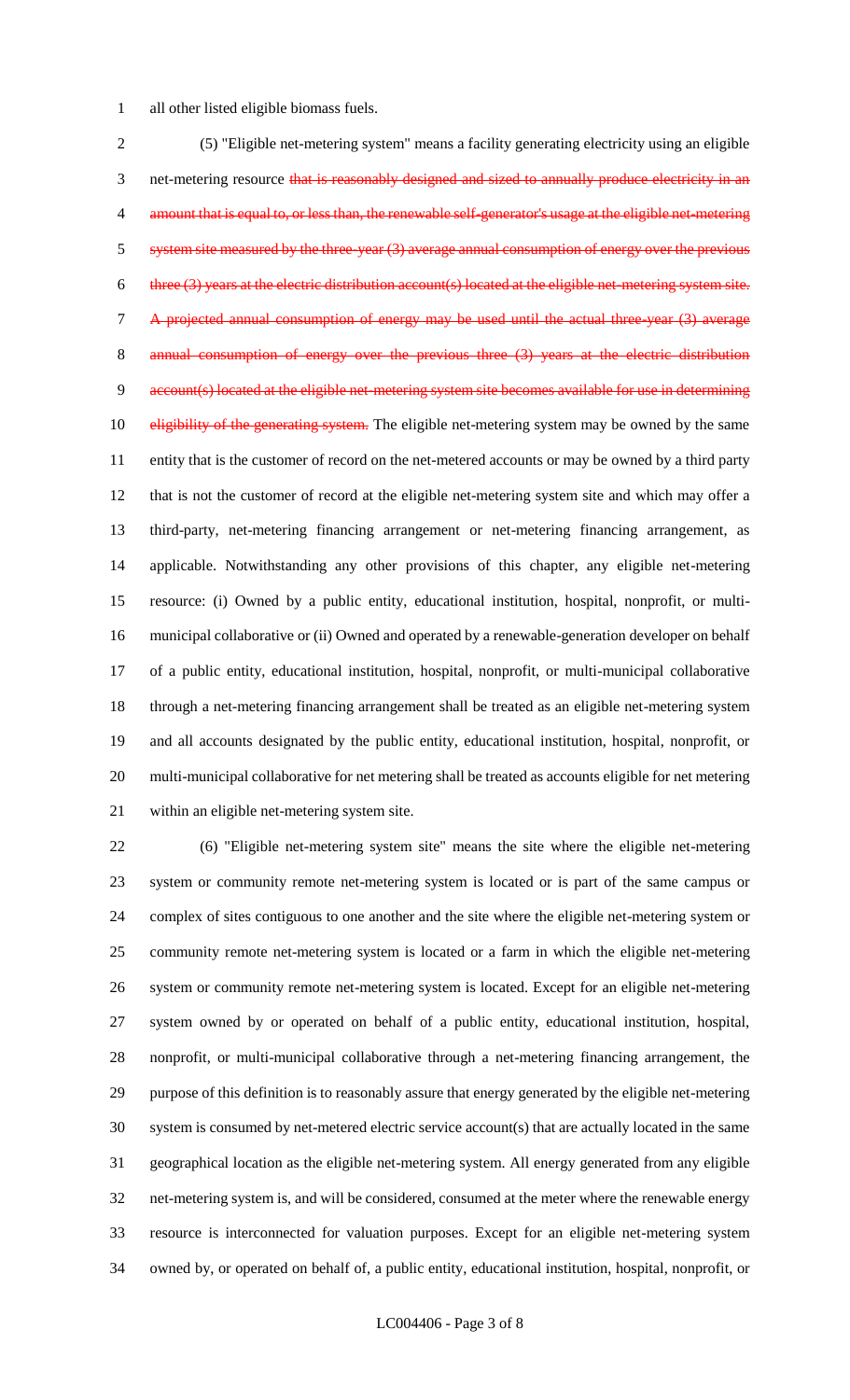multi-municipal collaborative through a net-metering financing arrangement, or except for a community remote net-metering system, all of the net-metered accounts at the eligible net-metering system site must be the accounts of the same customer of record and customers are not permitted to enter into agreements or arrangements to change the name on accounts for the purpose of artificially expanding the eligible net-metering system site to contiguous sites in an attempt to avoid this restriction. However, a property owner may change the nature of the metered service at the accounts at the site to be master metered in the owner's name, or become the customer of record for each of the accounts, provided that the owner becoming the customer of record actually owns the property at which the account is located. As long as the net-metered accounts meet the requirements set forth in this definition, there is no limit on the number of accounts that may be net metered within the eligible net-metering system site.

 (7) "Excess renewable net-metering credit" means a credit that applies to an eligible net- metering system or community remote net-metering system for that portion of the production of electrical energy beyond one hundred percent (100%) and no greater than one hundred twenty-five percent (125%) of the renewable self-generator's own consumption at the eligible net-metering system site or the sum of the usage of the eligible credit recipient accounts associated with the community remote net-metering system during the applicable billing period. Such excess renewable net-metering credit shall be equal to the electric distribution company's avoided cost rate, which is hereby declared to be the electric distribution company's standard-offer service kilowatt hour (KWh) charge for the rate class and time-of-use billing period (if applicable) applicable to the customer of record for the eligible net-metering system or applicable to the customer of record for the community remote net-metering system. The commission shall have the authority to make determinations as to the applicability of this credit to specific generation facilities to the extent there is any uncertainty or disagreement.

 (8) "Farm" shall be defined in accordance with § 44-27-2, except that all buildings associated with the farm shall be eligible for net-metering credits as long as: (i) The buildings are owned by the same entity operating the farm or persons associated with operating the farm; and (ii) The buildings are on the same farmland as the project on either a tract of land contiguous with, or reasonably proximate to, such farmland or across a public way from such farmland.

 (9) "Hospital" means and shall be defined and established as set forth in chapter 17 of title 23.

 (10) "Multi-municipal collaborative" means a group of towns and/or cities that enter into an agreement for the purpose of co-owning a renewable-generation facility or entering into a financing arrangement pursuant to subsection (14).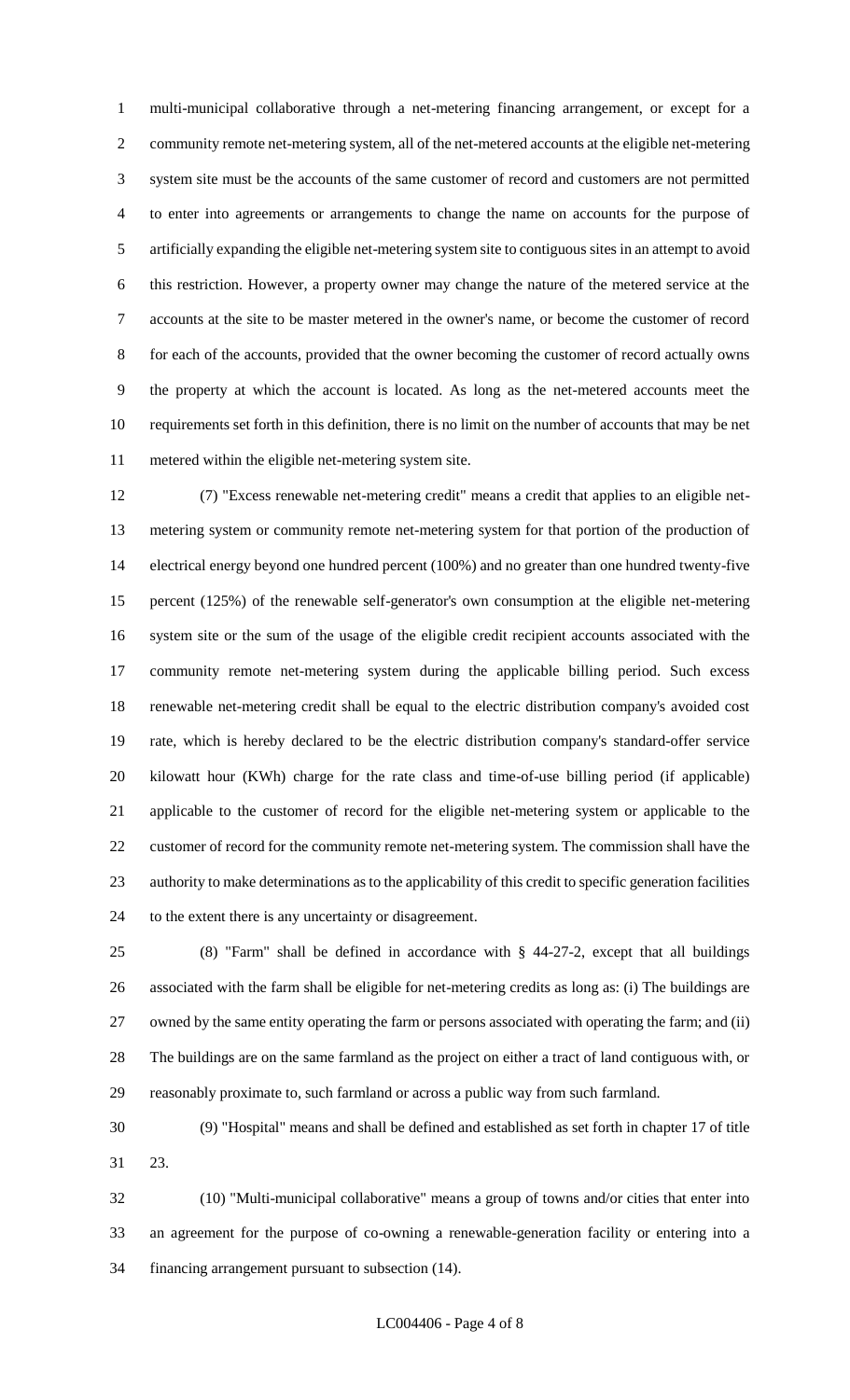(11) "Municipality" means any Rhode Island town or city, including any agency or instrumentality thereof, with the powers set forth in title 45.

 (12) "Net metering" means using electrical energy generated by an eligible net-metering system for the purpose of self-supplying electrical energy and power at the eligible net-metering system site, or with respect to a community remote net-metering system, for the purpose of generating net-metering credits to be applied to the electric bills of the eligible credit recipients associated with the community net-metering system. The amount so generated will thereby offset consumption at the eligible net-metering system site through the netting process established in this chapter, or with respect to a community remote net-metering system, the amounts generated in excess of that amount will result in credits being applied to the eligible credit-recipient accounts associated with the community remote net-metering system.

 (13) "Net-metering customer" means a customer of the electric distribution company receiving and being billed for distribution service whose distribution account(s) are being net metered.

 (14) "Net-metering financing arrangement" means arrangements entered into by a public entity, educational institution, hospital, nonprofit, or multi-municipal collaborative with a private entity to facilitate the financing and operation of a net-metering resource, in which the private entity owns and operates an eligible net-metering resource on behalf of a public entity, educational institution, hospital, nonprofit, or multi-municipal collaborative, where: (i) The eligible net- metering resource is located on property owned or controlled by the public entity, educational institution, hospital, or one of the municipalities, as applicable; and (ii) The production from the eligible net-metering resource and primary compensation paid by the public entity, educational institution, hospital, nonprofit, or multi-municipal collaborative to the private entity for such production is directly tied to the consumption of electricity occurring at the designated net-metered accounts.

 (15) "Nonprofit" means a nonprofit corporation as defined and established through chapter 6 of title 7, and shall include religious organizations that are tax exempt pursuant to 26 U.S.C. § 501(d).

 (16) "Person" means an individual, firm, corporation, association, partnership, farm, town or city of the state of Rhode Island, multi-municipal collaborative, or the state of Rhode Island or any department of the state government, governmental agency, or public instrumentality of the state.

 (17) "Project" means a distinct installation of an eligible net-metering system or a community remote net-metering system. An installation will be considered distinct if it is installed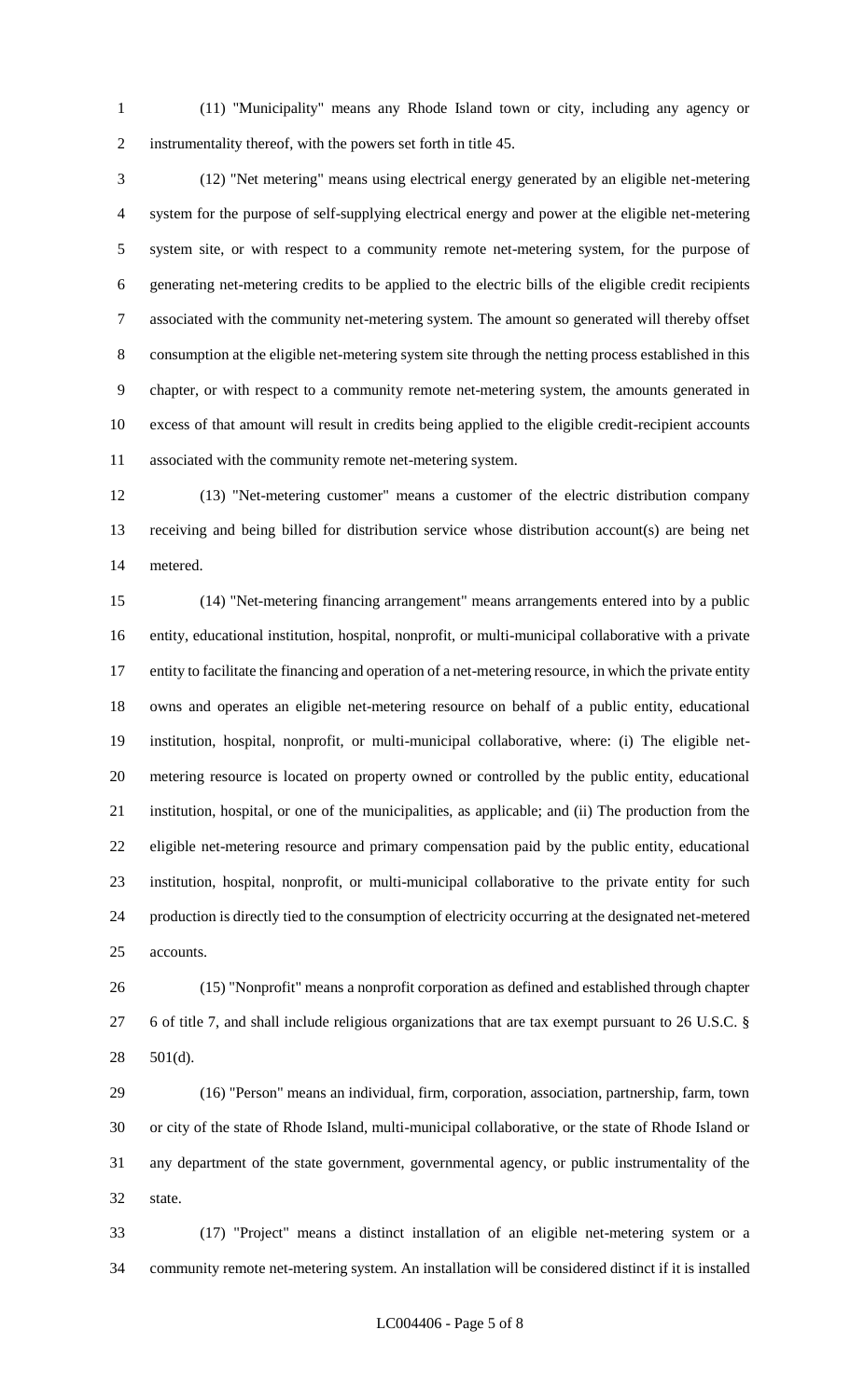in a different location, or at a different time, or involves a different type of renewable energy.

 (18) "Public entity" means the federal government, the state of Rhode Island, municipalities, wastewater treatment facilities, public transit agencies, or any water distributing plant or system employed for the distribution of water to the consuming public within this state including the water supply board of the city of Providence.

 (19) "Renewable net-metering credit" means a credit that applies to an eligible net-metering system or a community remote net-metering system up to one hundred percent (100%) of either the renewable self-generator's usage at the eligible net-metering system site or the sum of the usage of the eligible credit-recipient accounts associated with the community remote net-metering system over the applicable billing period. This credit shall be equal to the total kilowatt hours of electrical energy generated up to the amount consumed on-site, and/or generated up to the sum of the eligible credit-recipient account usage during the billing period multiplied by the sum of the distribution company's:

 (i) Standard-offer service kilowatt-hour charge for the rate class applicable to the net- metering customer, except that for remote public entity and multi-municipality collaborative net- metering systems that submit an application for an interconnection study on or after July 1, 2017, and community remote net-metering systems, the standard-offer service kilowatt-hour charge shall be net of the renewable energy standard charge or credit;

(ii) Distribution kilowatt-hour charge;

(iii) Transmission kilowatt-hour charge; and

(iv) Transition kilowatt-hour charge.

 Notwithstanding the foregoing, except for systems that have requested an interconnection study for which payment has been received by the distribution company, or if an interconnection study is not required, a completed and paid interconnection application, by December 31, 2018, the renewable net-metering credit for all remote public entity and multi-municipal collaborative net- metering systems shall not include the distribution kilowatt-hour charge commencing on January 1, 2050.

 (20) "Renewable self-generator" means an electric distribution service customer of record for the eligible net-metering system or community remote net-metering system at the eligible net- metering system site which system is primarily designed to produce electrical energy for consumption by that same customer at its distribution service account(s), and/or, with respect to community remote net-metering systems, electrical energy which generates net-metering credits to be applied to offset the eligible credit-recipient account usage.

(21) "Third party" means and includes any person or entity, other than the renewable self-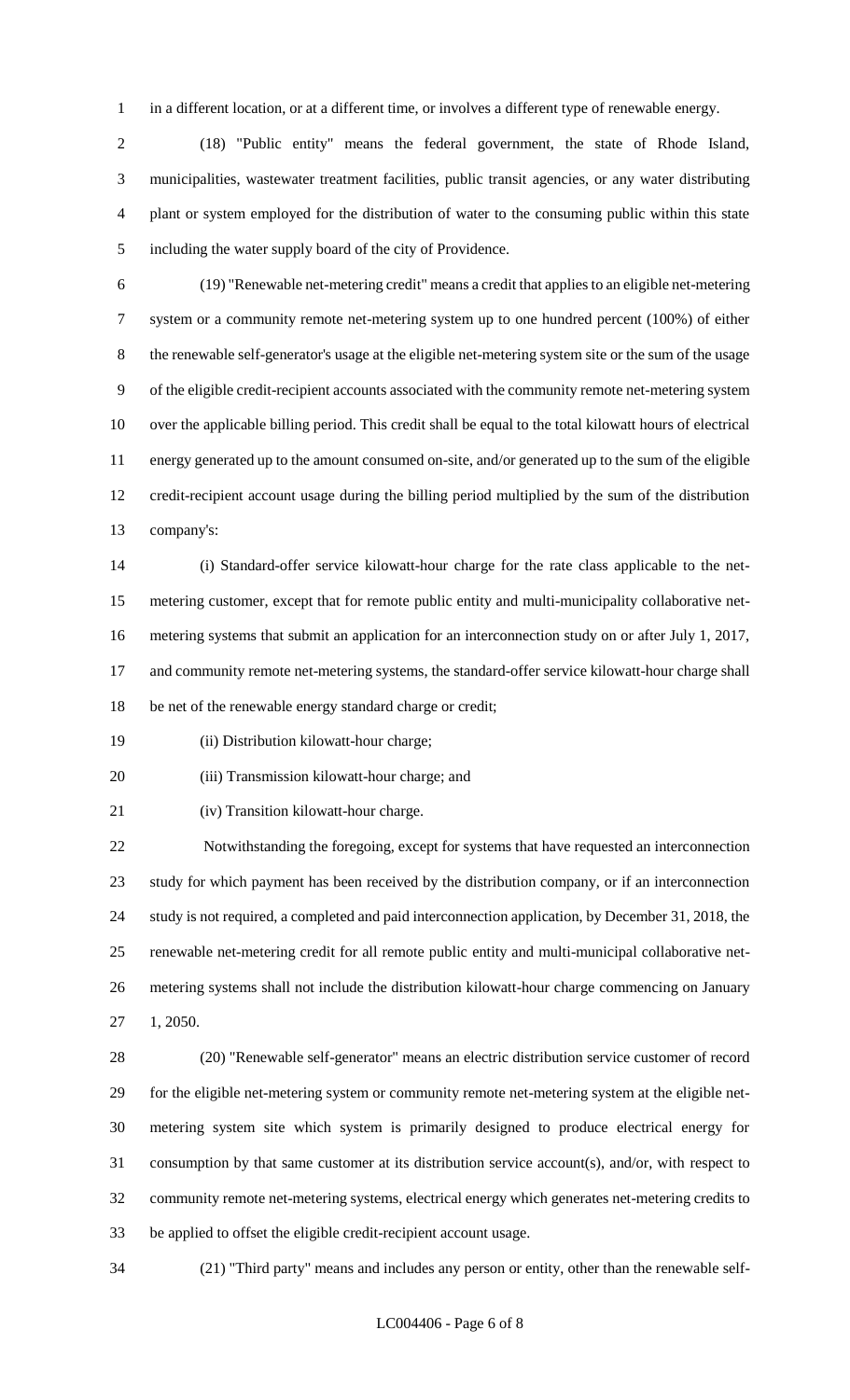generator, who or that owns or operates the eligible net-metering system or community remote net-

 metering system on the eligible net-metering system site for the benefit of the renewable self-generator.

 (22) "Third-party, net-metering financing arrangement" means the financing of eligible net-metering systems or community remote net-metering systems through lease arrangements or power/credit purchase agreements between a third party and renewable self-generator, except for those entities under a public entity net-metering financing arrangement. A third party engaged in providing financing arrangements related to such net-metering systems with a public or private entity is not a public utility as defined in § 39-1-2.

SECTION 2. This act shall take effect upon passage.

#### ======== LC004406 ========